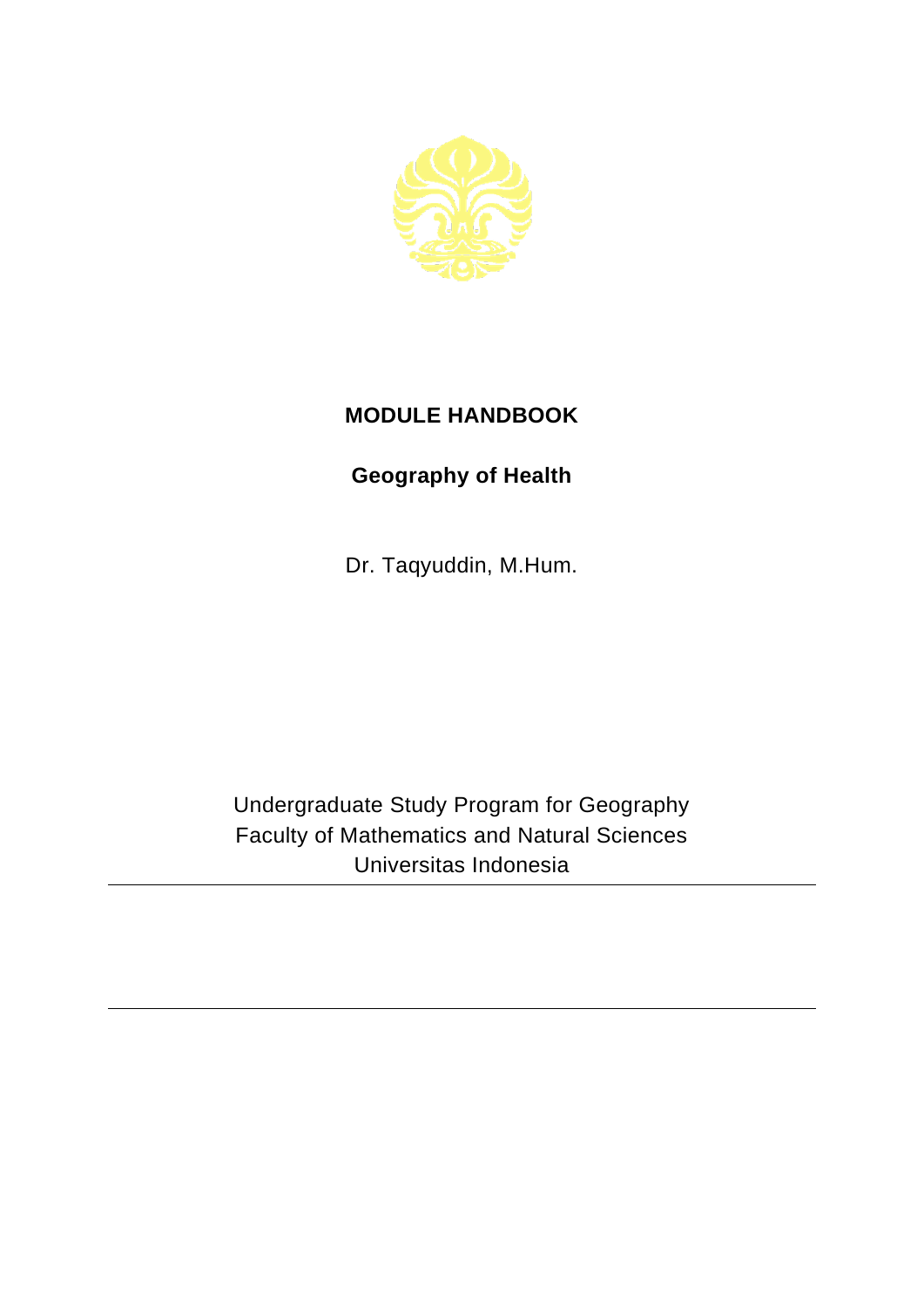| Module designation                                                 | Geography of Health                                                                                                                                                                                                                                                                                                                                                                                                                          |
|--------------------------------------------------------------------|----------------------------------------------------------------------------------------------------------------------------------------------------------------------------------------------------------------------------------------------------------------------------------------------------------------------------------------------------------------------------------------------------------------------------------------------|
| Semester(s) in which the module is<br>taught                       | Fifth (5th) Semester                                                                                                                                                                                                                                                                                                                                                                                                                         |
| Person responsible for the module                                  | Dr. Taqyuddin, M.Hum.                                                                                                                                                                                                                                                                                                                                                                                                                        |
| Lecturer                                                           | Dr. Taqyuddin, M.Hum.<br>1.                                                                                                                                                                                                                                                                                                                                                                                                                  |
| Language                                                           | Bahasa Indonesia                                                                                                                                                                                                                                                                                                                                                                                                                             |
| <b>Relation to curriculum</b>                                      | Elective                                                                                                                                                                                                                                                                                                                                                                                                                                     |
| Teaching methods                                                   | Student-centered Learning and combination with Cooperative Learning                                                                                                                                                                                                                                                                                                                                                                          |
| Workload (incl. contact hours, self-<br>study hours)               | 1.<br>Lectures: 100 minutes per week per semester<br>2.<br>Assignment: 120 minutes per week per semester<br>Independent study: 120 minutes per week per semester<br>3.<br>Minutes x weeks x semester: 340 x 14 x 1 = 4760 minutes per<br>4.<br>semester<br>5.<br>Midterm Examination: 100 minutes per semester<br>6.<br>Final Examination: 100 minutes per semester<br>Total workload per semester: 4950 minutes / 82 hours 40 minutes<br>7. |
| Credit points                                                      | $2$ (Two)                                                                                                                                                                                                                                                                                                                                                                                                                                    |
| Required and recommended pre-<br>requisites for joining the module | Spatial Organization of Human Activities<br>1.                                                                                                                                                                                                                                                                                                                                                                                               |
| Module objectives/intended learn-<br>ing outcomes                  | After completing this course students were able to analyze the process<br>and pattern of disease and service and health planning strategies based<br>on physical and social, economic and cultural conditions of the<br>community.                                                                                                                                                                                                           |
| Content                                                            | Concept and scope of health geography<br>1.<br>Ecological theory of disease<br>2.<br>Disease diffusion theory<br>3.<br>Spatial approach for health issues<br>4.<br>Social conditions - economy and health issues<br>5.<br>6.<br><b>Cultural Conditions and Health issues</b><br>7.<br>Politics and health issues<br><b>Health services</b><br>8.<br><b>Health Planning</b><br>9.                                                             |
| <b>Examination forms</b>                                           | $\overline{a}$                                                                                                                                                                                                                                                                                                                                                                                                                               |
| Study and examination require-<br>ments                            | Individual Score (25%)<br>1.<br>2.<br>Group and Presentation Score (20%)<br>Mid Examination (25%)<br>3.<br>Final Examination (30%)<br>4.                                                                                                                                                                                                                                                                                                     |